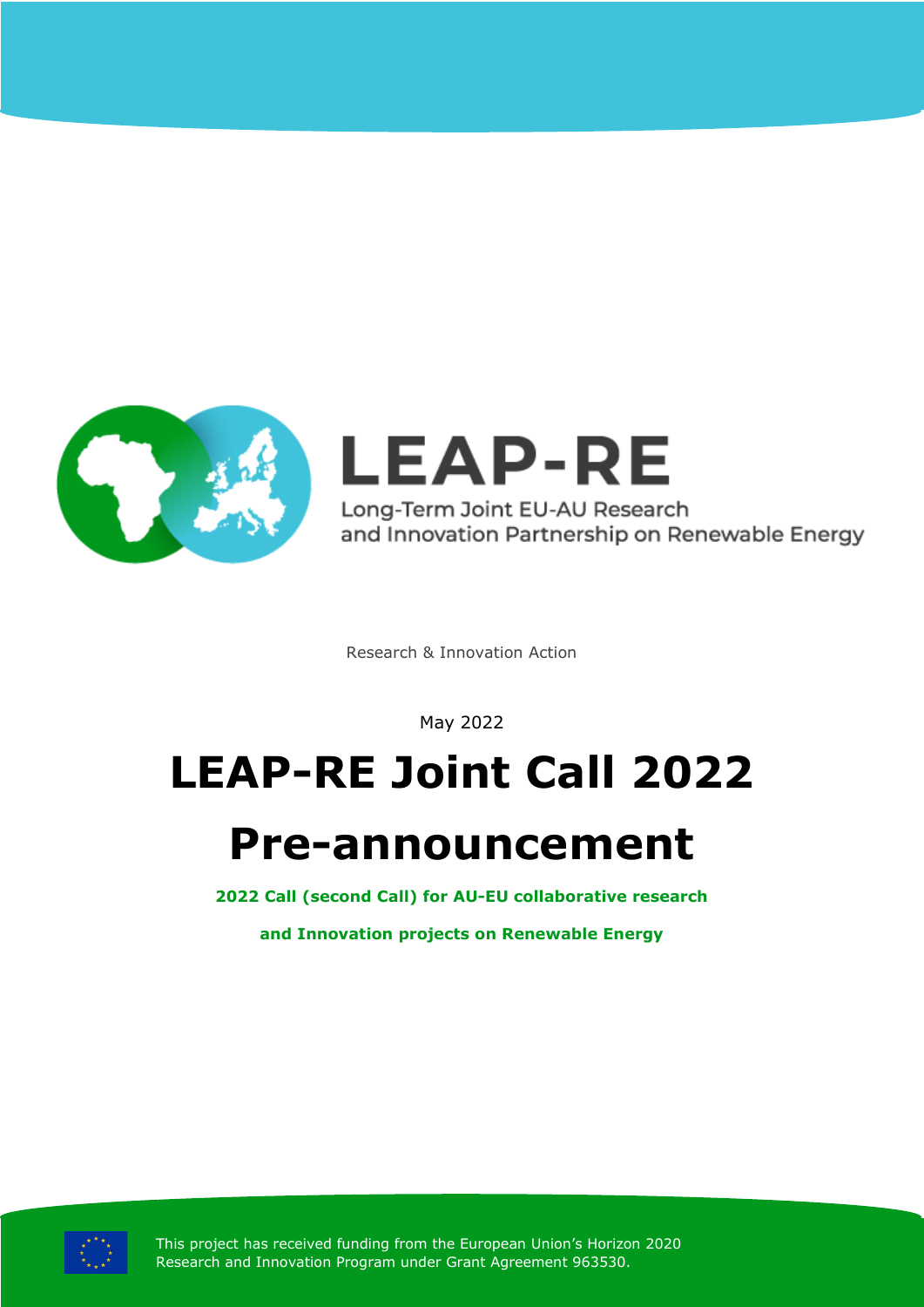

### **Disclaimer**

The content of this report reflects only the author's view. The European Commission is not responsible for any use that may be made of the information it contains.

#### **State of play and General Information**

Renewable energies (RE) are of vital importance in tackling the global challenge posed by climate change and providing reliable energy access to millions of people in Europe, Africa and worldwide. More than **[789 million people](https://www.iea.org/reports/sdg7-data-and-projections)** have no access to electricity and some 2.7 billion people worldwide still rely on the use of traditional biomass for cooking. Half of Africa's total population, i.e. 548 million people were without access to electricity in 2018 (The Renewable Energy

Transition in Africa: Powering Access, Resilience and Prosperity, IRENA, 2021). Therefore, there is a need to increase investment in renewable energy innovation, research, human and institutional capacity. In this regard, the Long-term Europe Africa Partnership on Renewable Energy (LEAP-RE) programme co-funded by the European Commission (EC) under Horizon 2020 aims to increase the use of renewable energy on a well-balanced set of research, demonstration, and technology transfer projects in both continents.

The LEAP-RE programme is conducted by a consortium of 83 partners from European and African countries. The whole budget of the programme is around € 32 million, including € 15 million from the EC. LEAP-RE is structured in three Pillars, Pillar1, object of this preannouncement call, aims to the implementation of transnational proposals for research, innovation and capacity building, funded by national/regional funding agencies and by the European Commission; Pillar2, a cluster of individual R&I and capacity building projects implemented by members of the consortium, and Pillar3 is in charge of the program management and strategic issues to design an AU-EU long term partnership on renewable energy.

#### **General Call information:**

Gathering several African and European funding agencies (members of the LEAP-RE consortium) the joint goal is the preparation and implementation of transnational joint Calls for proposals co-funded by European and African national research funding agencies, with additional EC contribution. The selected projects will focus on achieving goals of mutual benefit based on a balanced and cooperative approach. Particular attention will be given to strengthening the impact of R&I supported activities for the well-being of the society, in Europe and in Africa.

A first co-fund Call was launched in 2021 and 13 projects were selected for funding[1.](#page-1-0)

The total indicative budget for the 2022 Call is around  $\epsilon$  4 million provided by funding *organizations, plus €2 million from EC contribution.*

<span id="page-1-0"></span><sup>1</sup> <https://www.leap-re.eu/2022/01/26/13-project-proposals-selected-for-funding-via-leap-re-call-for-proposals/>

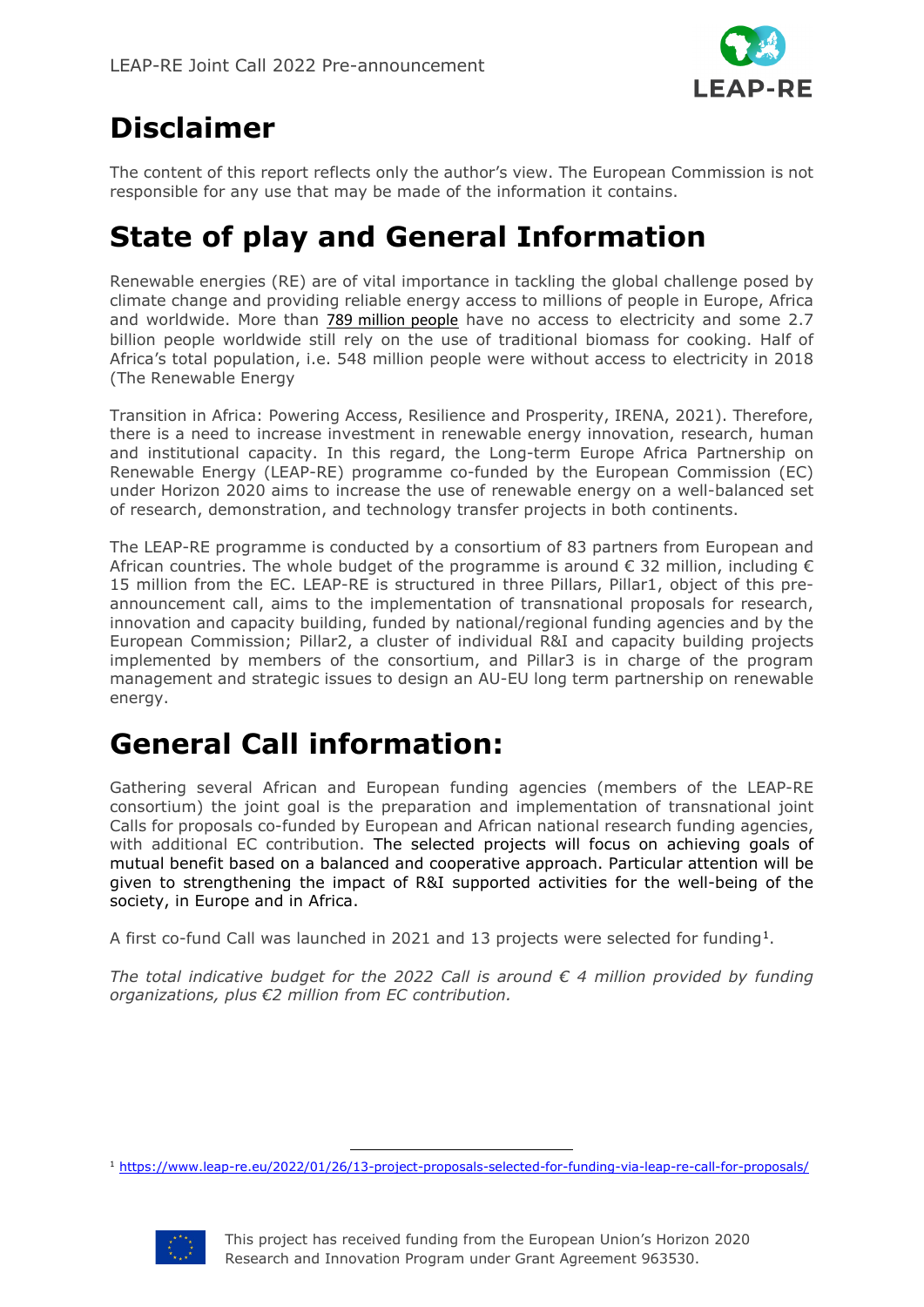

#### **Particular Call information of the LEAP-RE Joint Call 2022:**

- (1) Project consortia must consist of research teams from a minimum of four countries from the two continents, with at least 2 from European countries and at least 2 from African countries and at least from one European country participating to the Call and from one African country participating to the Call.
- (2) Public African partners (universities, public research centres, etc.) from countries not participating to the Call are eligible to request funding.
- (3) Each project consortium applying to the Call should consist of at least one academic partner and at least one partner from the private sector.
- (4) Total requested funding of each project consortium should not exceed  $\epsilon$  700 k and most funding agencies have a maximum funding per partner below  $\epsilon$  300 k.

#### **Scope of the Call and priority Areas for Collaboration:**

(1) LEAP-RE Joint Call 2022 can fund basic research, applied research and experimental development projects that are 12-24 months long.

(2) Applicants should be aware that each funding agency participating to the LEAP-RE Joint Call 2022 will apply its own rules and regulations regarding eligibility and criteria (nationality, thematic, nature of project, TRL, rate of subsidy…).

(3) The range of activities recommended for collaboration under LEAP-RE, will focus on 6 identified multi-annual roadmaps:

- 1. **Assessment of Renewable Energy Sources and integration of RES in sustainable energy scenarios** – Scenarios assessing the potential role of renewable energy in Europe and Africa per technology, application type with the aim to support the RE industry to prioritize and contextualize target areas of RES deployment
- 2. **End**‐**of**‐**life and second**‐**life management and environmental impact of RE components** - Map the component value chain, identification of key stakeholders & successful business models promote replicability scenarios of operational models and standard operating procedures in concerned regions
- 3. **Smart stand**‐**alone systems (SAS)**  Promote the development of RE‐SAS demonstrator(s) considering the diversity of potential local RE sources and the local effective environment
- 4. **Smart grid (different scale) for off grid application** Development of new tools for optimizing capacity in planning and dispatching strategies based on people's needs with the aim to reduce the energy dependence on fossil fuel and increasing the share of RES use including electricity storage solutions such as batteries, hydrogen…
- 5. **Processes and appliances for productive uses (PRODUSE)** Improvement and Promotion of wider use of PRODUSE appliances for Cold chain and thermal tools and equipment's (healthcare and agriculture - livestock, fisheries and farming)

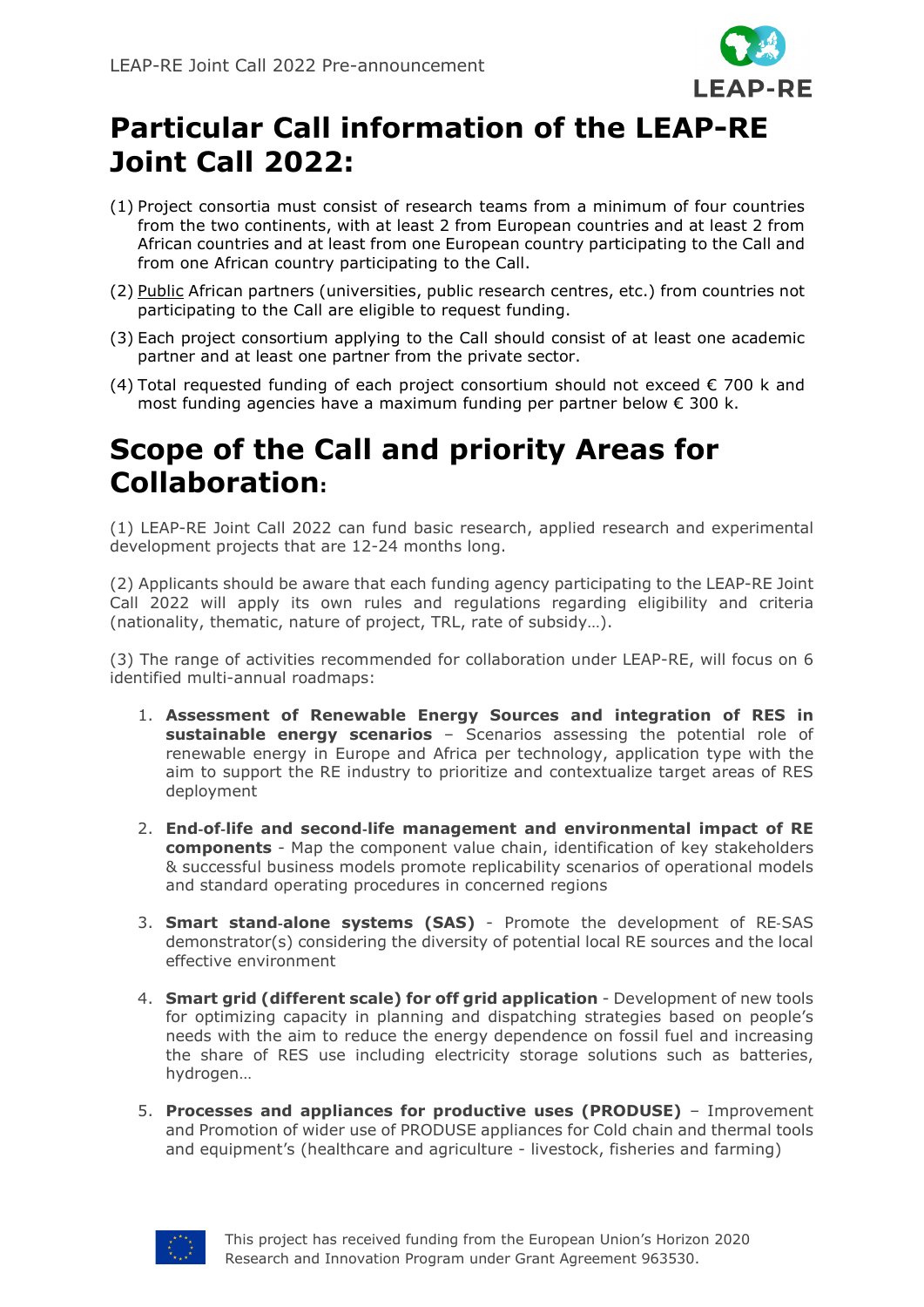

6. **Innovative solutions for priority domestic uses (clean cooking and cold chain)** - Improving, managing and maintaining solar photovoltaic systems, cookstoves and cold chain components for clean cooking and food storage. Supporting interactions with policymaking to foster fast market uptake considering the macro socio-economic and gender impacts

#### **Indicative Call calendar:**

| <b>Publication of the Call</b>                             | <b>End June 2022</b> |
|------------------------------------------------------------|----------------------|
| <b>Deadline for Pre-proposal</b><br>submission (mandatory) | 15th September 2022  |
| <b>Communication of Pre-proposal</b><br>assessment         | Mid November 2022    |
| <b>Deadline for Full Proposal</b><br>submission            | Mid January 2023     |
| <b>Communication of Full-proposal</b><br>assessment        | End March 2023       |
| <b>Latest starting date of selected</b><br>projects        | 1st July 2023        |

#### **General remarks on the selection process**

To ensure an effective implementation, and a rigorous monitoring and evaluation, the LEAP-RE Joint Call 2022 will be supported by an International Review Panel : In order to evaluate the projects submitted to the Call an International Review Panel gathering independent experts proposed by funding agencies will be set up. These experts may come from countries not participating in this call.

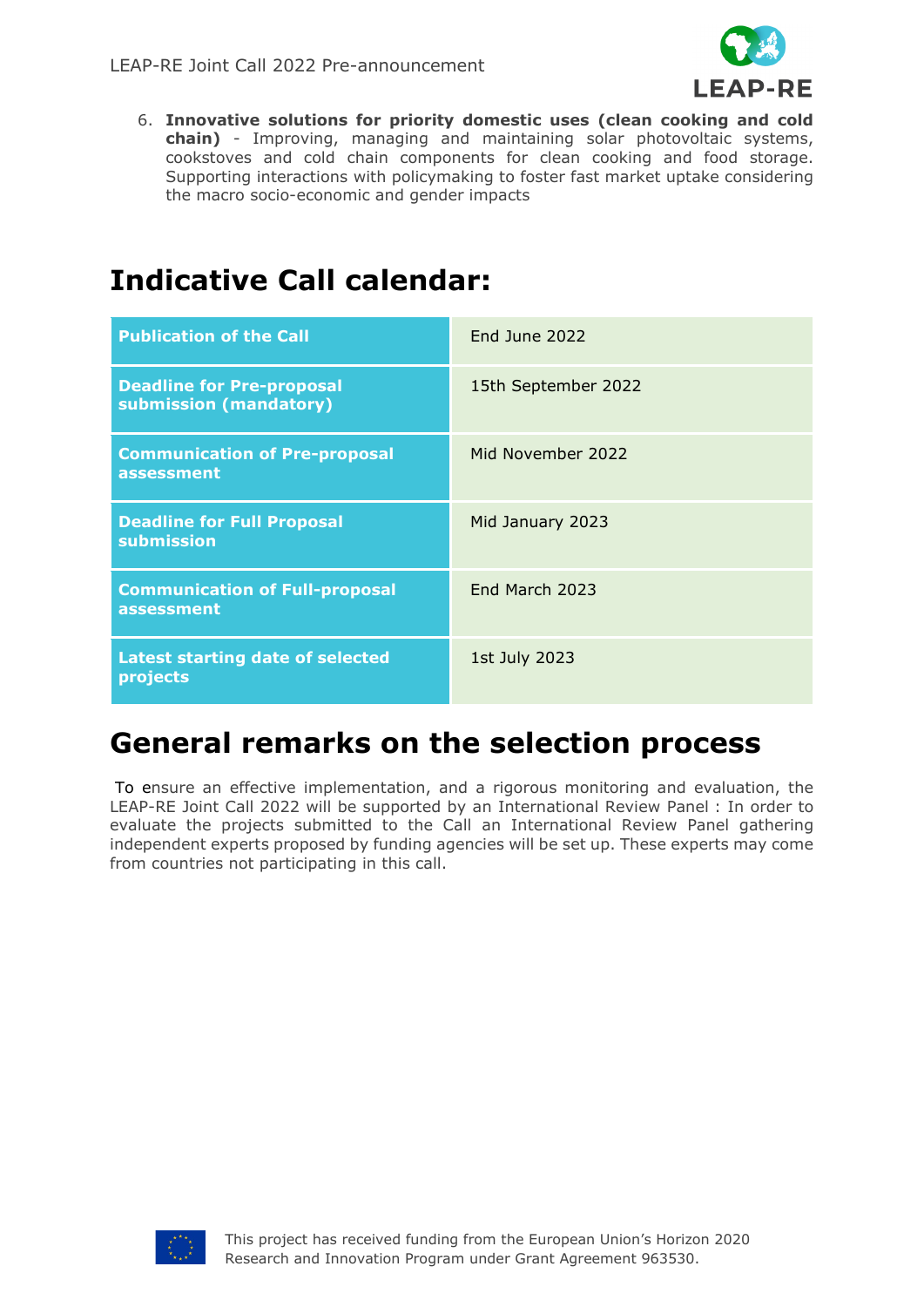

#### **Indicative list of funding organisations participating to the 2022 Call**

*(This list is subject to updating)*

|        | <b>Country</b> |  | <b>Funding Organisations and Contact person(s)</b>                                                                                                      |                                                                                                                                                                                   |
|--------|----------------|--|---------------------------------------------------------------------------------------------------------------------------------------------------------|-----------------------------------------------------------------------------------------------------------------------------------------------------------------------------------|
| AFRICA | <b>Algeria</b> |  | حث الملهجه فجه خدمة المواطن                                                                                                                             | <b>DGRSDT: Directorate-General for</b><br>Scientific Research and Technological<br>Development<br>Mokhtar Sellami<br>(sellami.leapre@gmail.com)                                   |
|        | <b>Egypt</b>   |  | كاديهيبة البح<br>لعلمى والتكنولوجيا<br>Academy of Scientific<br>Research & Technology                                                                   | <b>ASRT: Academy of Scientific Research</b><br>And Technology<br>Salma ESSAWI<br>(esalma2010@qmail.com)                                                                           |
|        | <b>Morocco</b> |  | ROYAUME DU MAROC<br>Ministère de l'Education Nationale, de la Formation Professionnelle,<br>de l'Enseignement Supérieur et de la Recherche Scientifique | <b>MENFPESRS: Ministry of National</b><br><b>Education Vocational Training, Higher</b><br><b>Education and Scientific Research</b><br>Abdelouahid EZZARFI<br>(a.ezzarfi@yahoo.fr) |
| EUROPE | <b>Austria</b> |  | orschung wirkt                                                                                                                                          | FFG: OESTERREICHISCHE<br><b>FORSCHUNGSFOERDERUNGSGESELLSC</b><br><b>HAFT MBH</b><br><b>Elli STEPANOVIC</b><br>(Elli.Stepanovic@ffq.at)                                            |
|        | <b>Belgium</b> |  | LA LIBERTÉ DE CHERCHER EN TOUTE SÉCURITÉ !                                                                                                              | <b>FRS-FNRS: Fund for Scientific</b><br>Research<br>Florence QUIST (florence.quist@frs-<br>fnrs.be)<br>Joël GROENEVELD<br>(joel.groeneveld@frs-fnrs.be)                           |
|        | <b>France</b>  |  | БĐ.<br><b>RÉPUBLIQUE</b><br>FRANÇAISE<br>$\mathbf{anr}^\circ$ <sub>agence nationale</sub><br>Liberté<br>Égalité<br>Fraternité                           | <b>ANR:</b> Agence Nationale de la<br>Recherche François MOISAN<br>(Francois.moisan@anr.fr)<br>Marie-Laure TAROT (marie-<br>laure.tarot@anr.fr)                                   |
|        | <b>Italy</b>   |  | <b>MUR</b>                                                                                                                                              | <b>MUR:</b> Ministero dell'Università e della<br>Ricerca Maria Rachele NOCERA<br>(MariaRachele.Nocera@mur.gov.it)<br>Aldo COVELLO<br>(Aldo.Covello@mur.gov.it)                    |



This project has received funding from the European Union's Horizon 2020 Research and Innovation Program under Grant Agreement 963530.